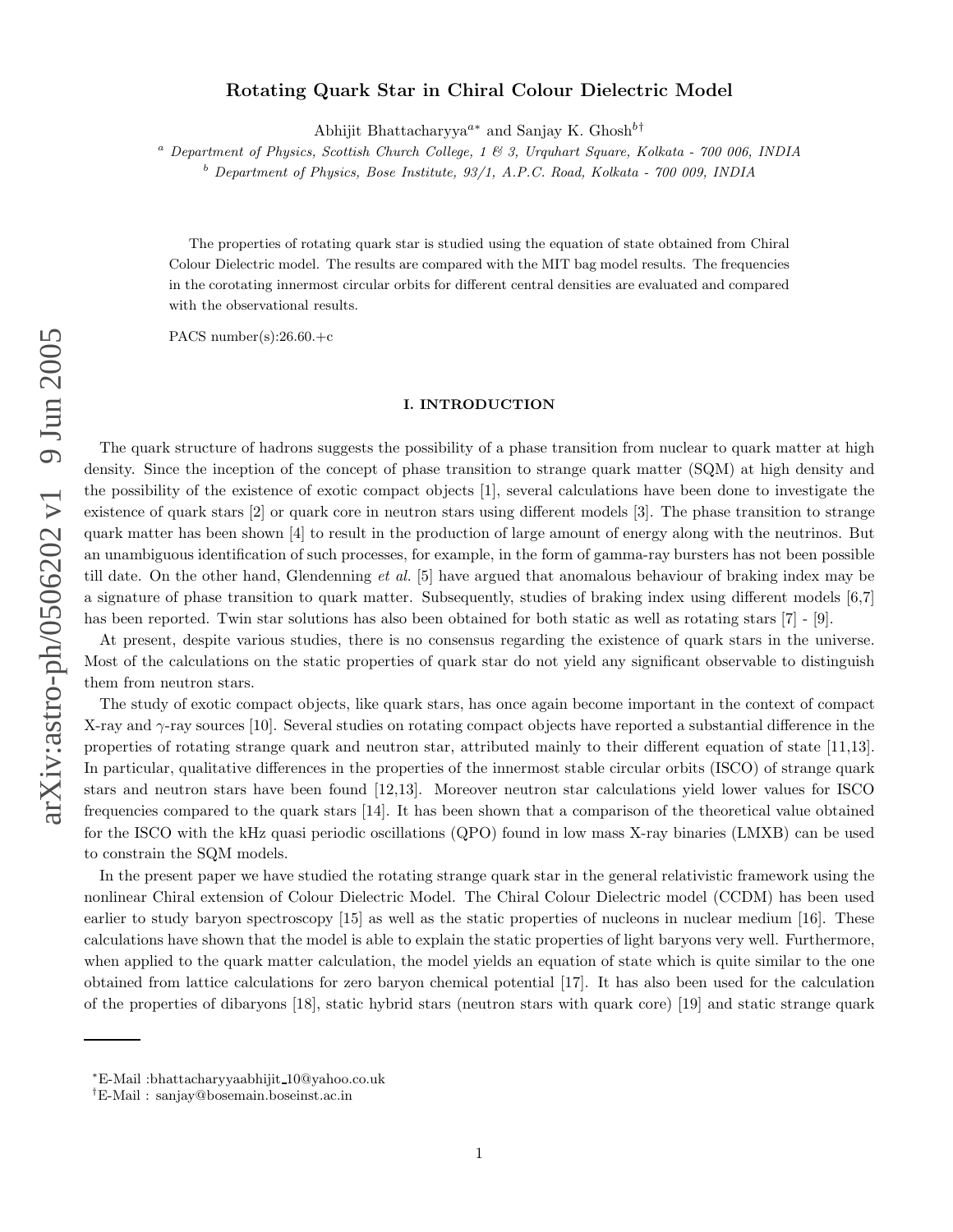stars [20]. The CCDM differs from the bag model in several aspects. First of all, in the CCDM, the confinement of quarks and gluons is achieved dynamically through the colour-dielectric field. In the bag model this is done by hand. Also the quark masses used in the CCDM are different from those used in the bag model. In the bag model, u and d masses are taken to be zero. The CCDM requires that these masses are nonzero. It has been found [15] that to fit baryon masses, the required u and d masses are  $\sim 100MeV$ . Thus, the values of quark masses in CCDM are closer to the constituent quark masses. Motivated by the earlier successes of the CCDM we have used this model for the study of rotating quark star.

The paper is organized as follows. In the section 2 a brief description of the CCDM is presented. Calculations for the rotating star is described in section 3 followed by a summary in the last section.

## II. CHIRAL COLOUR DIELECTRIC MODEL

The Lagrangian density of CCDM is given by [17]

$$
\mathcal{L}(x) = \bar{\psi}(x)\{i\gamma^{\mu}\partial_{\mu} - (m_0 + m/\chi(x)U_5) + (1/2)g\gamma_{\mu}\lambda_a A_{\mu}^a(x)\}\psi \n+ f_{\pi}^2/4Tr(\partial_{\mu}U\partial^{\mu}U^{\dagger}) - 1/2m_{\phi}^2\phi^2(x) - (1/4)\chi^4(x)(F_{\mu\nu}^a(x))^2 \n+ (1/2)\sigma_v^2(\partial_{\mu}\chi(x))^2 - U(\chi)
$$
\n(1)

where  $U = e^{i\lambda_a\phi^a/f_{\pi}}$  and  $U_5 = e^{i\lambda_a\phi^a\gamma_5/f_{\pi}}, \ \psi(x), \ A_\mu(x), \text{ and } \chi(x)$  and  $\phi(x)$  are quark, gluon, scalar (colour dielectric )and meson fields respectively. The quark and meson masses are denoted by m and  $m_{\phi}$  respectively,  $f_{\pi}$ is the pion decay constant,  $F_{\mu\nu}(x)$  is the usual colour electromagnetic field tensor, g is the colour coupling constant and  $\lambda_a$  are the Gell-Mann matrices. The flavour symmetry breaking is incorporated in the Lagrangian through the quark mass term  $(m_0 + m/\chi U_5)$ , where  $m_0 = 0$  for u and d quarks. So masses of u, d and s quarks are m, m and  $m_0 + m$  respectively. So for a system with broken flavour symmetry, strange quark mass will be different from u and d quark masses. The meson matrix then consists of a singlet  $\eta$ , triplet of  $\pi$  and quadruplet of K. With  $m_0 = 0$ , one can recover a symmetric three flavour quark matter system. The corresponding meson matrix  $\Phi$  then becomes a eight component field.

The self interaction  $U(\chi)$  of the scalar field is assumed to be of the form

$$
U(\chi) = \alpha B \chi^2(x) [1 - 2(1 - 2/\alpha)\chi(x) + (1 - 3/\alpha)\chi^2(x)] \tag{2}
$$

so that  $U(\chi)$  has an absolute minimum at  $\chi = 0$  and a secondary minimum at  $\chi = 1$ . The interaction of the scalar field with quark and gluon fields is such that quarks and gluons can not exist in the region where  $\chi = 0$ . In the limit of vanishing meson mass, the Lagrangian of eqn.(1) is invariant under chiral transformations of quark and meson fields.

In general there are approaches which can be followed in the studies of hadronic systems using chiral models. One is the perturbative methodology of cloudy bag model [21]. The another one is hedgehog approach [22], which is nonperturbative but is not applicable for infinite matter. A different ansatz has been proposed in ref. [17] in an attempt to go beyond the perturbative approach of cloudy bag model, One can assume that because of nonvanishing quark and antiquark densities, the square of the expectation value of meson fields develop a nonzero value i.e.  $\langle \phi^2 \rangle \neq 0$ . On the other hand it is assumed that the expectation value of the meson field vanishes in the medium . For an infinite system of quarks one can take  $\langle \phi^2 \rangle$  to be independent of space and time. The meson excitations are then defined in terms of the fluctuations about  $\langle \phi^2 \rangle$ , so that  $\phi^2 = \langle \phi^2 \rangle + {\phi'}^2$ . Defining  $F_{\phi} = \langle \phi^2 \rangle / f_{\pi}^2$ , the CCDM Lagrangian can be rewritten in terms of  $F_{\phi}$ s and meson excitations  $\phi'$  [17]. The scalar field  $\chi$  and  $F_{\phi}$  have been calculated in the mean field approximation and quark- gluon, gluon- gluon and quark- meson excitations are treated perturbatively.

With the above ansatz, the quark masses now become density dependent through  $F_{\phi}$ . It has been shown earlier [17] that for three flavour matter only  $\langle \vec{\pi}^2 \rangle$  develops non zero value and  $\langle K^2 \rangle = \langle \eta^2 \rangle = 0$  which means that strange quark mass remains constant in the medium. The u and d quark masses decrease in the medium with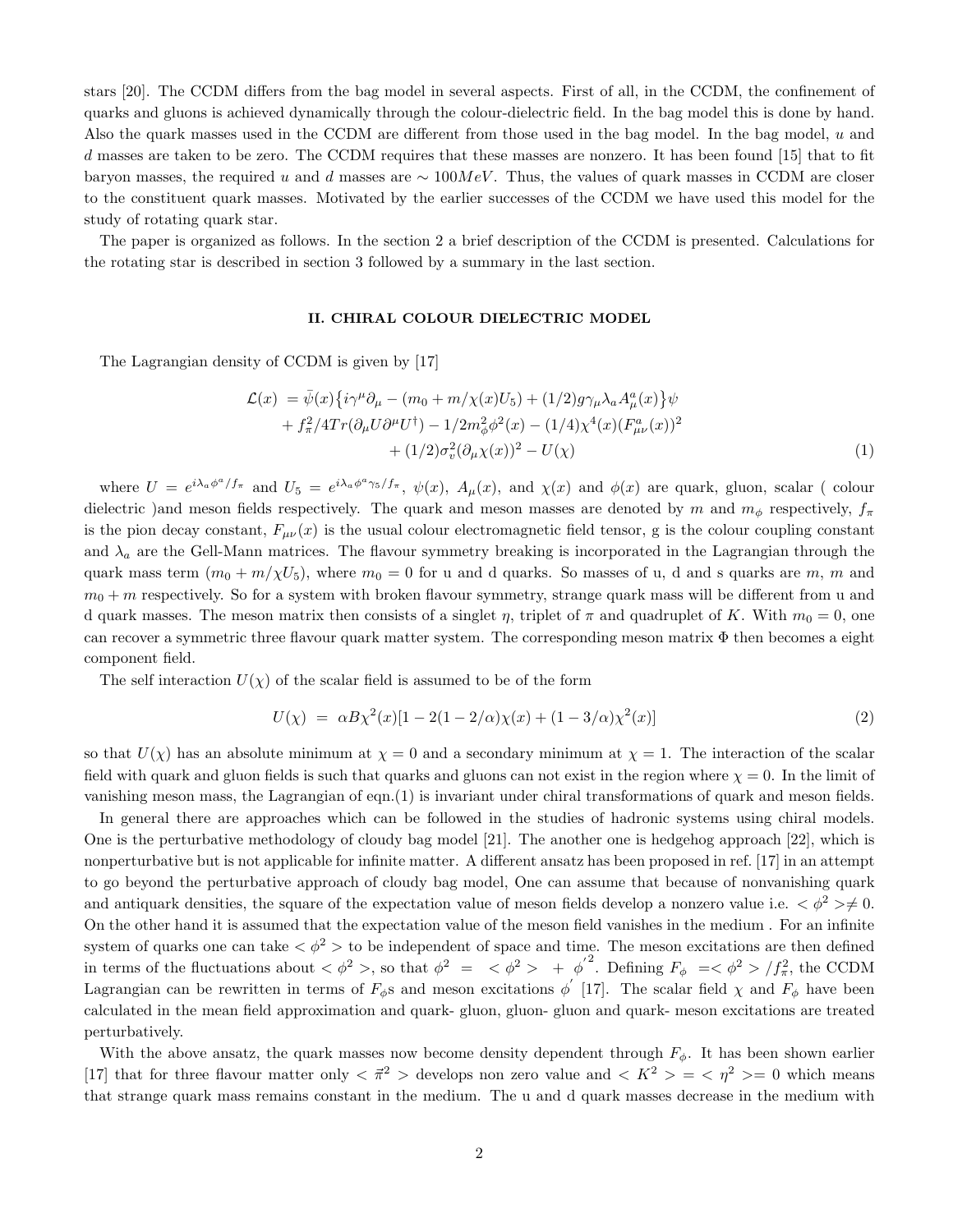increase in density. The chemical equilibrium and charge neutrality among the constituents implies  $\mu_{d(s)} = \mu_u + \mu_e$ and  $(2/3)n_u - (1/3)n_d - (1/3)n_s - n_e = 0$  respectively. Baryon density  $n_B = (1/3) \sum_i (n_i)$  where i= u,d,s. With these conditions we calculate the thermodynamic potential up to second order in quark-gluon interaction. The parameter set used in the present paper are  $B^{1/4} = 152 \text{ MeV}$ ,  $m_{u,d} = 92 \text{ MeV}$ ,  $m_s = 295 \text{ MeV}$ ,  $\alpha = 36 \text{ MeV}$  and strong coupling constant  $g_s(=4\pi\alpha_s)=1.008$ .

# III. ROTATING STAR SOLUTIONS

In this section we are going to have a brief discussion of the procedure of the rotating star calculations followed by the discussion of our results obtained. In figure 1 we have plotted the EOS for CCDM along with the bag model results for interacting quark matter with the same bag pressure and strong coupling constant as given for CCDM. The EOS for CCDM is found to be soft compared to that for the bag model.

Once the EOS is obtained the next job is to solve the Einstein's equations for the rotating stars using the EOS. To solve the Einstein's equations we follow the procedure adopted by Komatsu *et.al.* [23]. In this work we briefly outline some of the steps only. The metric for a stationarily rotating star can be written as [24]

$$
ds^{2} = -e^{\gamma + \rho}dt^{2} + e^{2\alpha} \left(dr^{2} + r^{2}d\theta^{2}\right) + e^{\gamma - \rho}r^{2}\sin^{2}\theta \left(d\phi - \omega dt\right)^{2}
$$
\n(3)

where  $\alpha$ ,  $\gamma$ ,  $\rho$  and  $\omega$  are the gravitational potentials which depend on r and  $\theta$  only. The Einstein's equations for the three potentials  $\gamma$ ,  $\rho$  and  $\omega$  have been solved by Komatsu *et.al.* using Green's function technique. The fourth potential  $\alpha$  has been determined from other potentials. All the physical quantities may then be determined from these potentials [24].

Solution of the potentials, and hence the calculation of physical quantities, is numerically quite an involved process. There are several numerical codes in the community for this purpose. In the present paper, using the rns code, developed by Stergioulas *et. al.*, we have studied the properties of rotating quark star. The results are discussed below.

Let us first look at the constant  $\Omega$  (angular velocity) sequences. In figure 2 we have plotted mass as a function of radius for different angular velocities starting from the static up to the keplerian limit. For comparison, the  $M - R$ curves for both CCDM and bag model have been plotted in the same figure. From this figure one can see that, in the static limit, for the same mass the CCDM gives a much smaller radius compared to the bag model. For example, in the static case, for a star with mass  $1.6M_{\odot}$ , the radius of a star is about 11 Km for bag model compared to about 9.5 Km for the CCDM. However, this difference is much more pronounced for rotating stars especially as we move towards the keplerian limit. For a star moving with keplerian frequency, in fact, there is no overlap between the mass-radius plots for the two models. As we vary the energy density from  $8 \times 10^{14}gms/cm^3$  to  $1.5 \times 10^{15}gms/cm^3$ the CCDM results in a mass range of  $2.1M_{\odot} - 2.5M_{\odot}$  and the radius varies from 14 Km to 15 Km. For the same variation of energy density the bag model results in a mass variation from  $2.9M_{\odot}$  to  $3.2M_{\odot}$ . The radius varies from 16.5 Km to 17.8 Km for such stars. However these results are better explained in figure 3 as discussed below.

In figure 3 we have plotted the mass as a function of central energy density. For  $\epsilon_c = 1.2 \times 10^{15} gms/cm^3$  the mass of a static star is about  $1.3M_{\odot}$  in CCDM. For the same central energy density the bag model results in a star of mass  $2M_{\odot}$ . So there is a huge difference between the two models even in the static case. Let us now look at the other extreme limit. When the star is rotating with keplerian frequency a central density of  $1.2 \times 10^{15}gms/cm^3$  results in a star of mass  $3.1M_{\odot}$  in the bag model and  $2.2M_{\odot}$  in the CCDM.

The difference of the results obtained from the two models, as discussed above, can be ascribed to the difference in the EOSs of the two models. The softer EOS of CCDM allows a star to have smaller size compared to that in the bag model for the same mass.

Apart from the mass-radius relationship, one of the ways to look at the validity of an EOS is to look at the QPOs or the ISCO frequencies. For conventional rotating neutron stars the ISCO lies inside the star. However, this is not true for a rotating quark star. The ISCO frequencies are observable quantities and hence one can put a constraint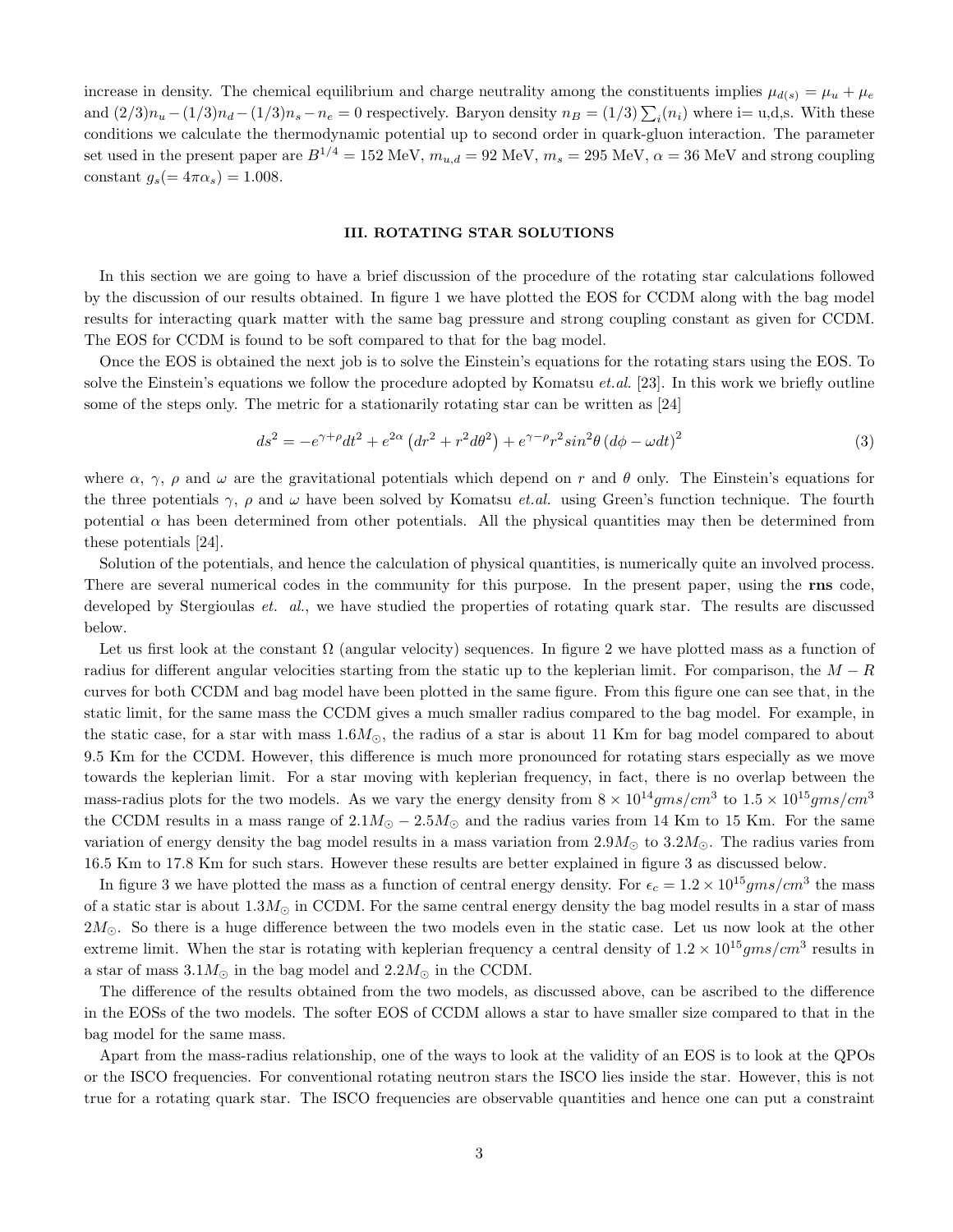on the EOS from these results. We have studied the ISCO frequencies for both the models for different rotational frequencies. In figure 4 the QPO frequencies  $(\Omega_+)$  have been plotted as a function of mass of the star, rotating with keplerian angular velocity, for the CCDM as well as the bag model. From figure 4 we can see that for both the models the ISCO frequency increases with mass. The ISCO frequencies obtained from the CCDM are found to be somewhat higher compared to the bag model for the same range of  $\epsilon_c$  as mentioned earlier. In the case of CCDM the range of ISCO frequency is  $1263Hz$  to  $1490Hz$  where as for the bag model it is  $1101Hz$  to  $1351Hz$ . It should be noted that for all the cases mentioned here, ISCO lies above the stellar surface. Furthermore, especially for the CCDM, reducing the rotational frequency of the star results in the vanishing of the gap between the ISCO and the stellar surface.

Rossi X-ray Timing Explorer (RXTE) has observed kHz QPOs in around 20 LMXBs, mostly showing double peaks. The high frequency peak, which corresponds to the the ISCO frequency lies in the range 500 - 1200 Hz [25]. Our results are comparable to the higher end of observed ranges. We would also like to mention here that the presence of crust for a star in CCDM causes the gap to vanish even for keplerian rotational frequency.

In figure 5 we have plotted the ISCO frequency as a function of the rotational frequency. As in figure 4, the rotational frequency is the keplerian frequency. It can be seen that for both the models the ISCO frequency increases with rotational frequency. Furthermore, star in bag model has lower  $\Omega_{+}$  compared to that in CCDM for the same value of  $\Omega$ .

#### IV. SUMMARY AND DISCUSSION

We have studied the rotating compact stars within the framework of CCDM. This is the first time that CCDM has been employed towards the study of the rotating stars. The results have been compared with the bag model for same values of bag pressure and strong coupling. We have found that the results obtained from the CCDM is very different compared to those obtained in the bag model. The size of a star obtained in the bag model is much more compared to that in the CCDM for the same mass. Furthermore, the difference gets much more pronounced as one moves towards the keplerian limit. We have also studied the ISCO frequencies for these two models. For both the models  $\Omega_+$  increases with M. The  $\Omega_+$  is higher in CCDM compared to that in the bag model. In our model, only the QPOs having frequency higher than 1260 Hz can be a strange star.

There are several issues that remains to be addressed so far as the existence of the strange stars is concerned. Though it is true that the quark models can be constrained using the observed ISCO frequencies, while constructing the quark matter EOS, one should also try to incorporate the essential QCD symmetries into the model. This puts a further constraint on the quark matter EOS as it induces a qualitative difference in the EOS. For example, the bag model EOS can be easily put into the form  $P = a(\rho - \rho_0)c^2/3$  [12] where a is a positive number. In contrast, the best possible fit for the CCDM model EOS is given by the polynomial form  $P = a_0(\rho - \rho_0) + a_1(\rho - \rho_0)^{3/2}$ . The coefficients are  $a_0 = 2.7983 \times 10^{20}$  and  $a_1 = 1.2245 \times 10^{12}$  with  $\rho_0 \approx 5.7 \times 10^{14}$ gms/cm<sup>3</sup>.

Moreover, bag model EOS being stiffer, which resulted in a higher mass for the static star, people were in search of a softer model to yield a lower value of the star mass. It now seems that a stiffer EOS is preferable to reproduce the observed QPO frequencies. One should make a further survey of the models at this stage and look for better EOSs which can reproduce both the star mass and the QPO frequency satisfactorily.

Acknowledgements AB would like to thank University Grants Commission for partial support through the grant PSW-083/03-04.

[1] E. Witten, Phys. Rev. D30, 272 (1984).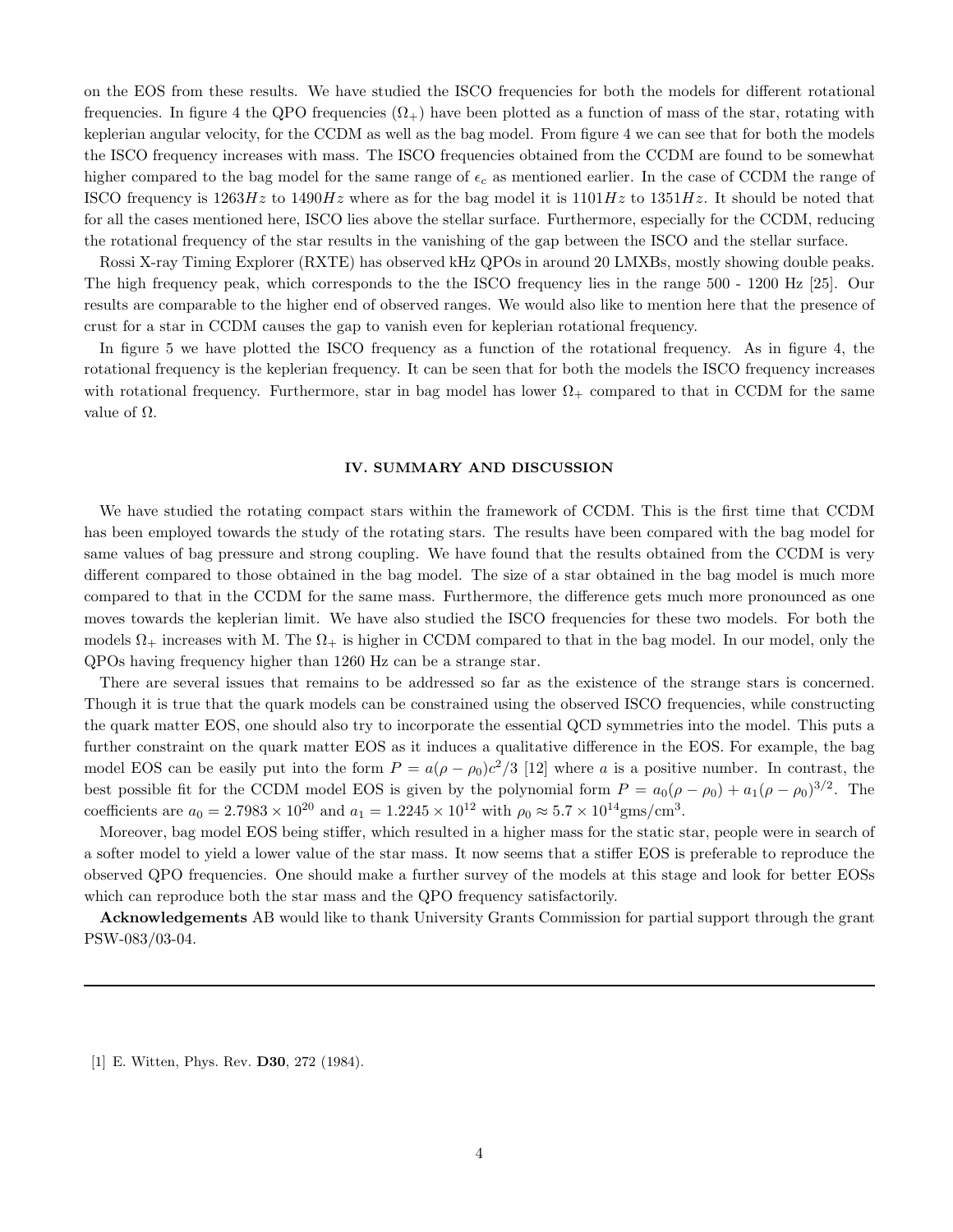- [2] E. Farhi and R. L. Jaffe, Phys. Rev. D30, 2379 (1984); D32, 2452 (1985); C. Alcock and et. al. Astrophys. J. 310, 261 (1986); P. Haensel and et. al., Astron. & Astrophys.,160,121 (1986).
- [3] J. C. Collins and M. J. Perry, Phys. Rev. Lett. 34, 1353 (1975); B. A. Freedman and L. D. McLerran, Phys. Rev. D17, 1109 (1978); B. D. Serot and H. Uechi, Ann. of Phys. 179, 272 (1987).
- [4] S. K. Ghosh, S. C. Phatak and P. K. Sahu, Nucl. Phys. A596, 670 (1996).
- [5] N. K. Glendenning, S. Pei and F. Weber, Phys. Rev. Lett. 79, 1603 (1997).
- [6] N. K. Spyrou and N. Stergioulas, Astron. & Astrophys. 395, 151 (2002).
- [7] A. Bhattacharyya, S. K. Ghosh, M. Hanauske and S. Raha, Phys. Rev. C71, 048801 (2005).
- [8] I. N. Mishustin, M. Hanauske, A. Bhattacharyya, L. M. Satarov, H. Stoecker and W. Greiner, Phys. Lett. B552, 1 (2003).
- [9] K. Schertler, C. Greiner, J. Schaffner-Bielich and M. Thoma, Nucl. Phy. A677, 463 (2000).
- [10] I. Bombaci, Phys. Rev. C55, 1587 (1997); K. S. Cheng, Z. G. Dai, D. M. Wei and T. Lu, Science 280, 407 (1998); Z. G. Dai and T. Lu, Phys. Rev. Lett. 81, 4301 (1998).
- [11] E. Gourgoulhon, P. haensel, R. Livine, E. Paluch, S. Bonazzola and J. A. Marck, Astron. & Astrophys. 349, 851 (1999).
- [12] N. Sterigioulas, W. Kluźniak and T. Bulik, Astron. & Astrophys. 352, L116 (1999).
- [13] J. L Zdunik, P. Haensel, Gondek-Rosińska and E. Gourgoulhon, Astron. & Astrophys. 356, 612 (2000).
- [14] F. Limousin, D. Gondek-Rosinska and E. Gourgoulhon, Phys. Rev. D71, 064012 (2005)
- [15] S. Sahu and S. C. Phatak, Mod. Phys. Lett. **A7**, 709 (1992).
- [16] S. C. Phatak, Phys. Rev. 44C, 875 (1991).
- [17] S. K. Ghosh and S. C. Phatak, J. Phys. G18, 755 (1992); Phys. Rev. C52, 2195 (1995).
- [18] S. K. Ghosh and S. C. Phatak, Phys. Rev. C58, 1714 (1998).
- [19] S. K. Ghosh, S. C. Phatak and P. K. Sahu, Z. Phys. A352, 457 (1995).
- [20] S. K. Ghosh and P. K. Sahu, Int. J. Mod. Phys. **E2**, 575 (1993).
- [21] S. Theberg, A. W. Thomas and G. A. Miller, Phys. Rev. D **22**, 2838 (1980).
- [22] A. Chodos and C. B. Thorn, Phys. Rev. D 12, 2733 (1975).
- [23] H. Komatsu, Y. Eriguchi and I. Hachisu, Mon. Not. R. Astr. Soc. 237, 355 (1989).
- [24] G. B. Cook, S. L. Shapiro and S. A. Teukolsky, Ap. Jr. 424, 823 (1994).
- [25] M. van der Klis, in Proceedings of the Third William Fairbank Meeting, astro-ph/9812395.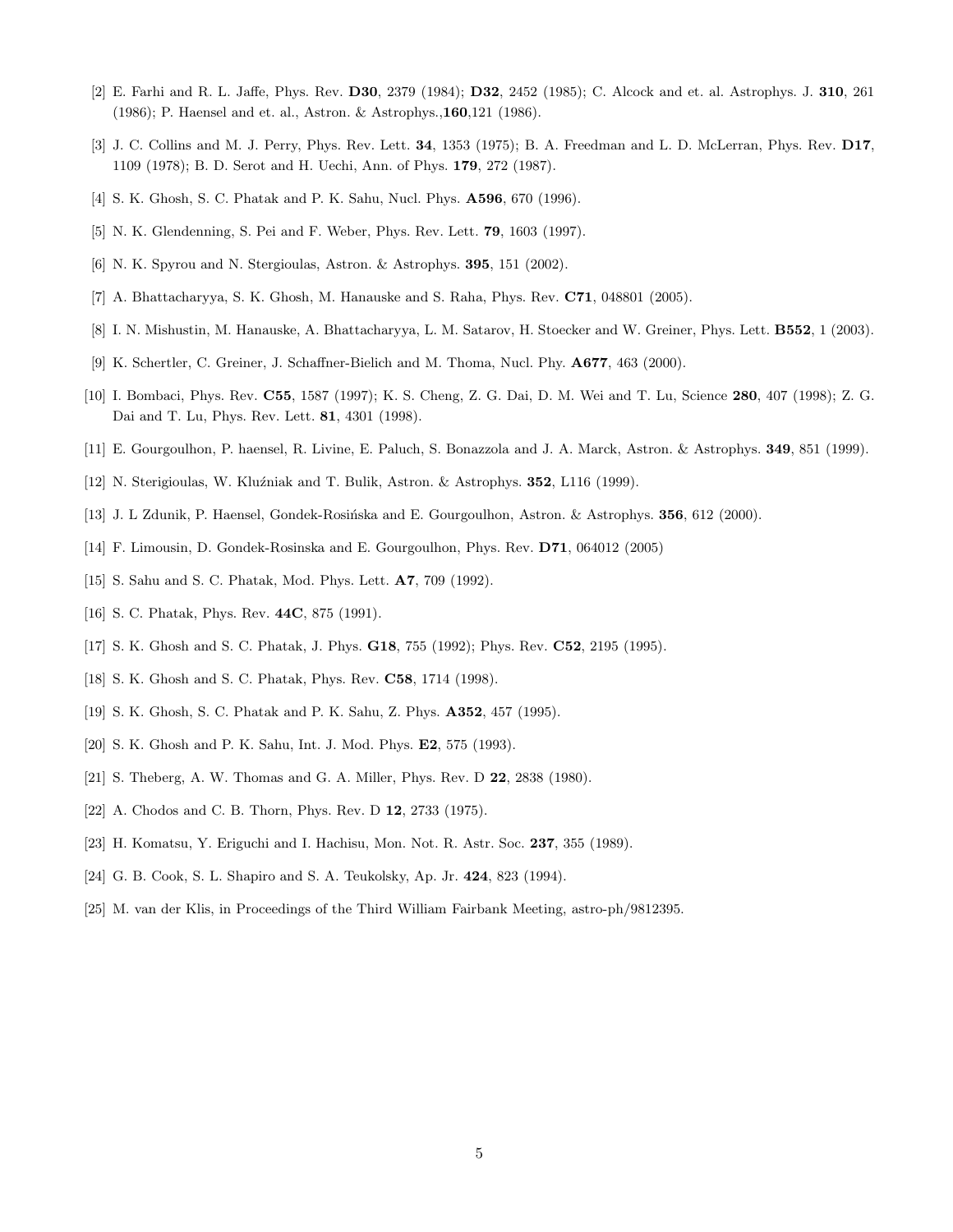

FIG. 1. EOSs obtained from the Bag model (continuous line) and CCDM (dashed line).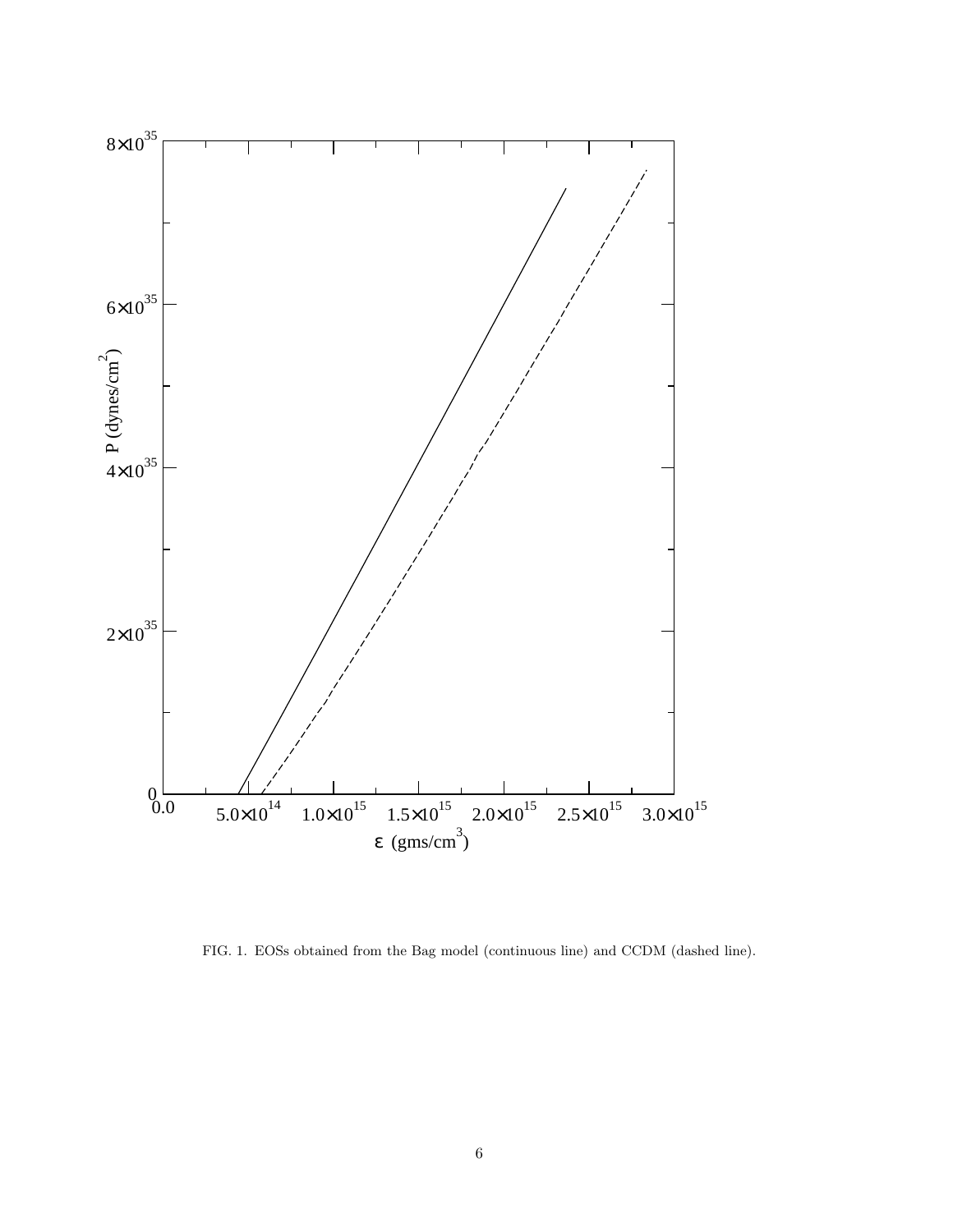

FIG. 2. Mass-Radius plots at constant  $\Omega$  for different values of  $\Omega.$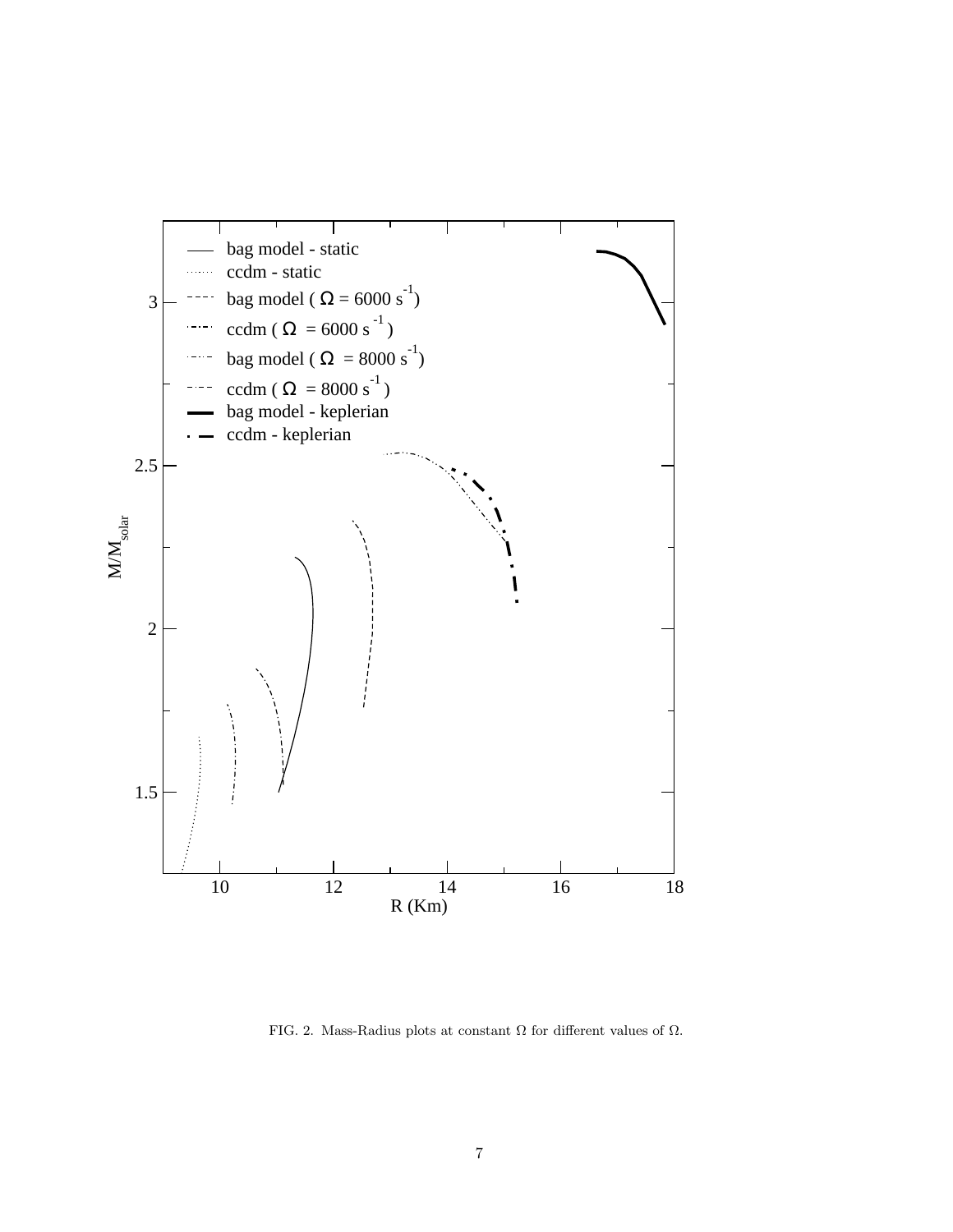

FIG. 3. Mass-Central density plots for constant  $\Omega$  for different values of  $\Omega.$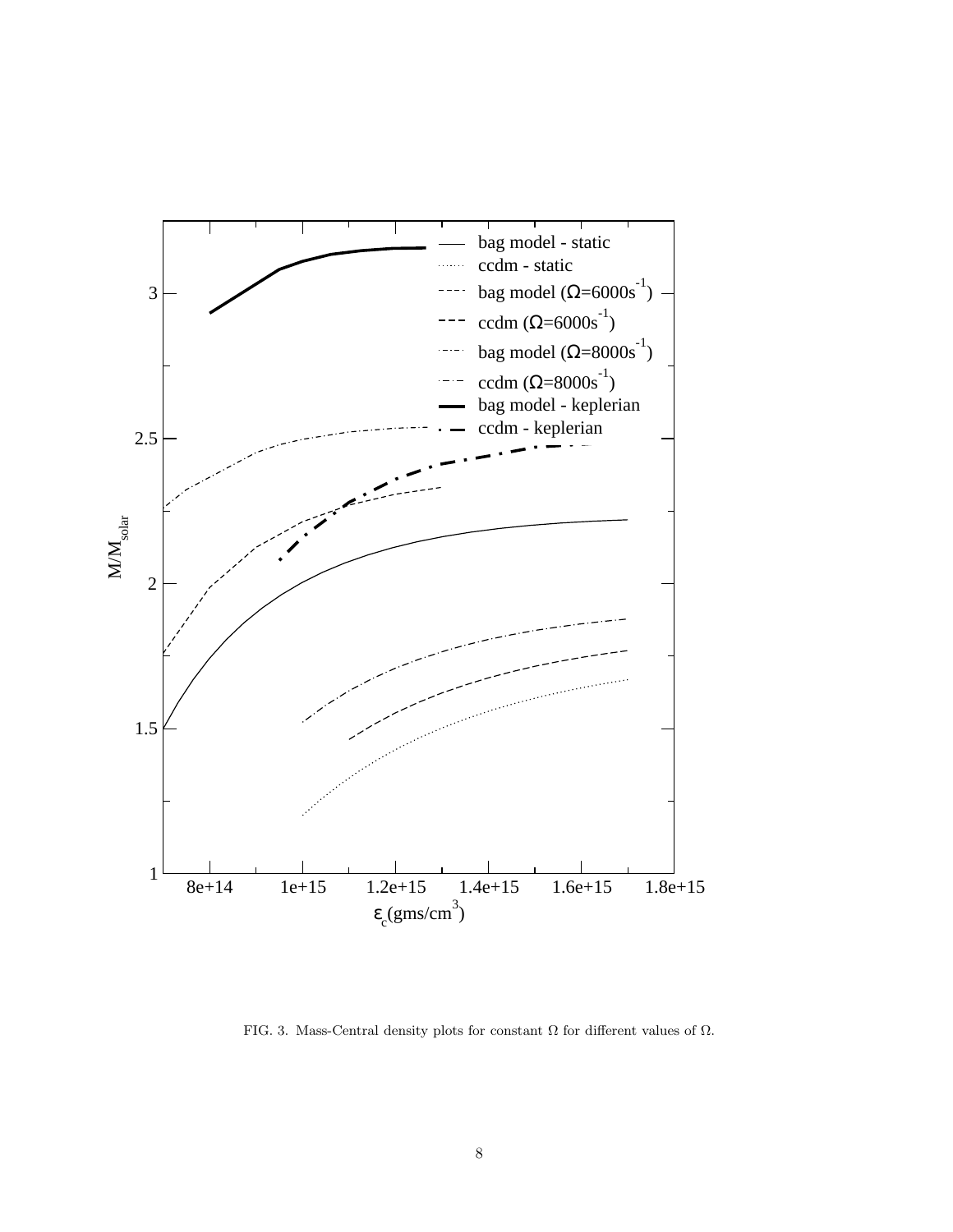

FIG. 4.  $\Omega_+$  as a function of mass for bag model (continuous line) and for ccdm (dashed line).